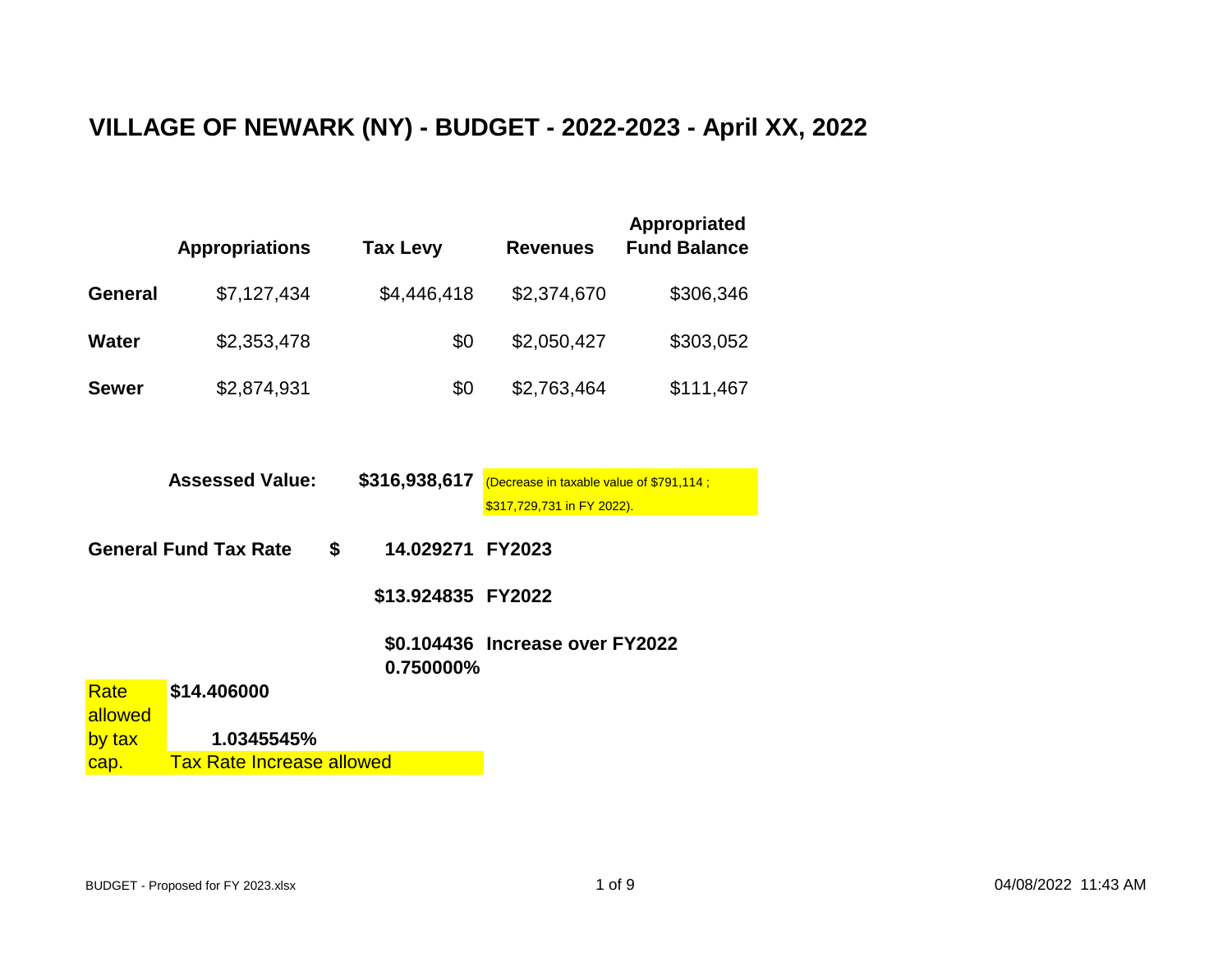## **VILLAGE OF NEWARK (NY) - BUDGET - 2022-2023 - April XX, 2022 Net Fund Balance - Multi-Year Comparison**

|                                      | <b>Beginning</b><br><b>Balance</b>               | <b>Revenues</b>                                  | <b>Expenses</b>                                  | <b>Returned</b><br>(Taken)                         | <b>Ending</b><br><b>Balance</b>                  |                                                                         |
|--------------------------------------|--------------------------------------------------|--------------------------------------------------|--------------------------------------------------|----------------------------------------------------|--------------------------------------------------|-------------------------------------------------------------------------|
| <b>General Fund</b>                  |                                                  |                                                  |                                                  |                                                    |                                                  |                                                                         |
| FY2021<br>FY2022<br>FY2022<br>FY2023 | 2,524,305<br>2,705,605<br>2,705,605<br>2,743,597 | 6,366,061<br>6,197,077<br>7,894,505<br>6,821,088 | 6,184,761<br>6,830,784<br>7,856,513<br>7,127,434 | 181,300<br>(633, 707)<br>37,992<br>(306, 346)      | 2,705,605<br>2,071,898<br>2,743,597<br>2,437,251 | Actual from OSC Annu<br><b>Budgeted</b><br>Projected<br>New Year Budget |
| <b>Water Fund</b>                    |                                                  |                                                  |                                                  |                                                    |                                                  |                                                                         |
| FY2021<br>FY2022<br>FY2022<br>FY2023 | 747,711<br>951,237<br>951,237<br>786,054         | 1,849,900<br>1,957,443<br>2,016,577<br>2,050,427 | 1,646,374<br>2,168,153<br>2,181,759<br>2,353,478 | 203,526<br>(210, 710)<br>(165, 183)<br>(303, 052)  | 951,237<br>740,527<br>786,054<br>483,003         | Actual from OSC Annu<br><b>Budgeted</b><br>Projected<br>New Year Budget |
| <b>Sewer Fund</b>                    |                                                  |                                                  |                                                  |                                                    |                                                  |                                                                         |
| FY2021<br>FY2022<br>FY2022<br>FY2023 | 803,563<br>668,506<br>668,506<br>563,190         | 2,555,693<br>2,700,700<br>2,718,206<br>2,763,464 | 2,690,749<br>2,784,703<br>2,823,522<br>2,874,931 | (135, 057)<br>(84,003)<br>(105, 316)<br>(111, 467) | 668,506<br>584,503<br>563,190<br>451,723         | Actual from OSC Annu<br><b>Budgeted</b><br>Projected<br>New Year Budget |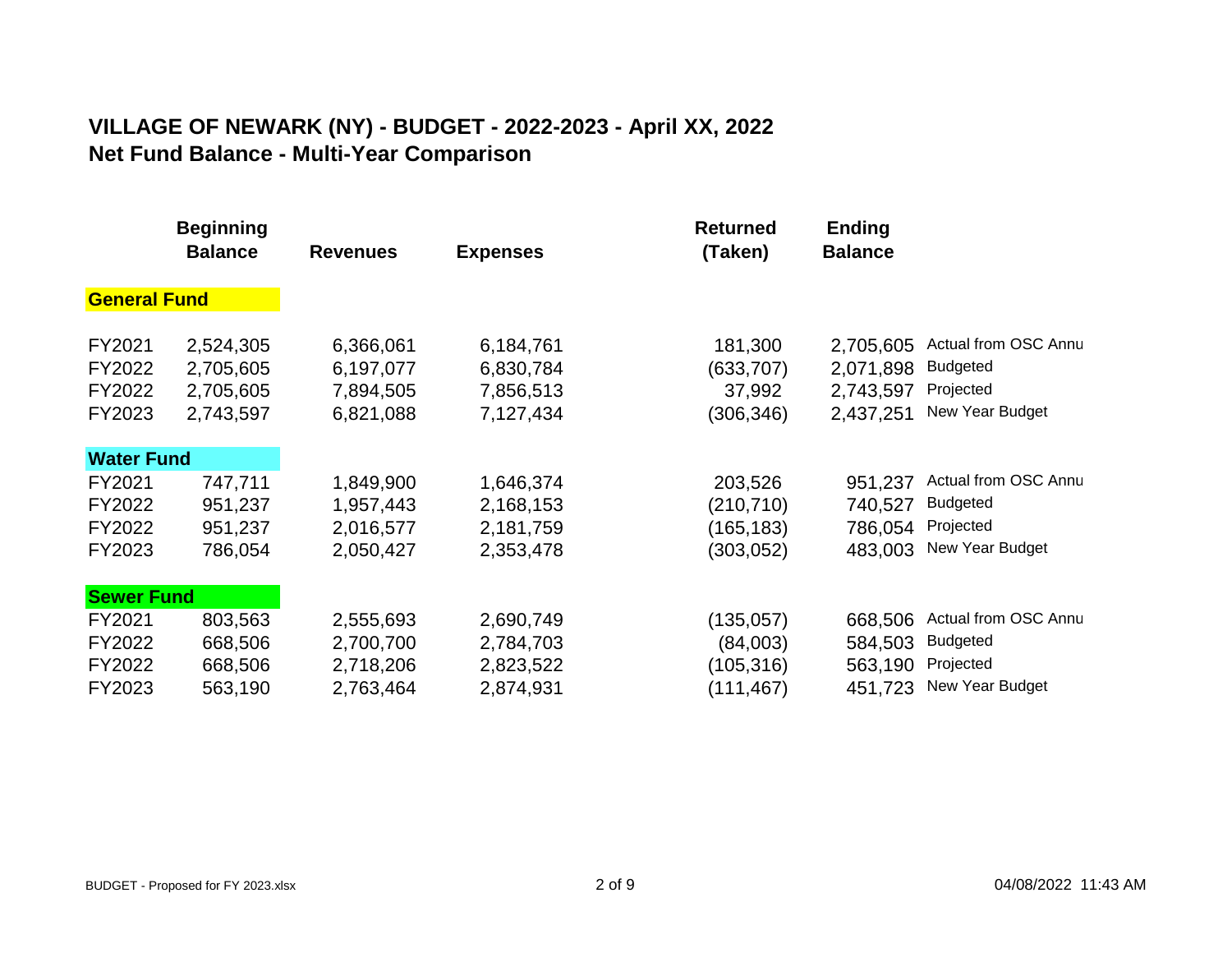|                    | VILLAGE OF NEWARK (NY) - BUDGET - 2022-2023 - April XX, 2022 |           |                          |                  |                 |                  |                  |                |                          |            |                  |
|--------------------|--------------------------------------------------------------|-----------|--------------------------|------------------|-----------------|------------------|------------------|----------------|--------------------------|------------|------------------|
|                    |                                                              |           | Original                 | <b>Budget</b>    | FY 2022         | Actual           |                  | Increase       | <b>PROPOSED</b>          | Increase   |                  |
|                    |                                                              | Actual    | FY 2022                  | <b>Transfers</b> | <b>Adjusted</b> | FY 2022          | <b>PROJECTED</b> | (Decrease)     | FY 2023                  | (Decrease) |                  |
| <b>Account No.</b> |                                                              | FY 2021   | <b>BUDGET</b>            |                  | <b>Budget</b>   | as of 03/01/2022 | FY 2022          | <b>Budget</b>  | <b>Budget</b>            | 2022/2023  |                  |
|                    |                                                              |           |                          |                  |                 |                  |                  |                |                          |            |                  |
|                    | 1001 Real Property Taxes                                     | 4,312,181 | 4,424,334                |                  | 4,424,334       | 4,433,557        | 4,433,557        | 9,223          | \$4,446,418              | 22,084     | 0.5%             |
|                    | 1081 Payment In Lieu of Taxes                                | 66,133    | 55,000                   |                  | 55,000          | 106,445          | 106,445          | 51,445         | 100,000                  | 45,000     | 81.8%            |
|                    | 1090 Interest and Penalties on Taxes                         | 23,558    | 28,000                   |                  | 28,000          | 503              | 11,614           | (16, 386)      | 15,000                   | (13,000)   | $-46.4%$         |
|                    | 1120 County Sales Tax                                        | 793,920   | 650,000                  |                  | 650,000         | 681,304          | 891,304          | 241,304        | 725,000                  | 75,000     | 11.5%            |
|                    | 1130 Utility Gross Receipts Tax                              | 80,508    | 77,000                   |                  | 77,000          | 71,426           | 76,426           | (574)          | 80,000                   | 3,000      | 3.9%             |
|                    | 1170 Franchise Tax                                           | 130,393   | 135,000                  |                  | 135,000         | 99,560           | 132,560          | (2, 440)       | 132,000                  | (3,000)    | $-2.2%$          |
|                    | 1230 Treasurer Fee                                           | 5,211     | 4,100                    |                  | 4,100           | 3,600            | 4,200            | 100            | 4,200                    | 100        | 2.4%             |
| 1255 Clerks Fee    |                                                              | 5,289     | 6,200                    |                  | 6,200           | 3,942            | 4,842            | (1, 358)       | 4,800                    | (1,400)    | $-22.6%$         |
| 1520 Police Fee    |                                                              | 1,916     | 1,000                    |                  | 1,000           | 1,008            | 1,158            | 158            | 1,200                    | 200        | 20.0%            |
|                    | 1550 Dog Warden Fee                                          | 720       | 500                      |                  | 500             | 585              | 585              | 85             | 500                      |            | No Increase      |
|                    | 1560 Safety Inspection Fee                                   | 8,453     | 7,500                    |                  | 7,500           | 4,681            | 6,181            | (1, 319)       | 6,000                    | (1,500)    | $-20.0%$         |
|                    | 1562 Housing Inspection Fees                                 | 1,515     | 1,000                    |                  | 1,000           | 1,800            | 2,100            | 1,100          | 1,600                    | 600        | 60.0%            |
|                    | 1564 Business/Public Assembly Fees                           | 4,115     | 3,100                    |                  | 3,100           | 3,300            | 3,500            | 400            | 3,300                    | 200        | 6.5%             |
| 1589 DWI           |                                                              | 3,176     | 2,600                    |                  | 2,600           | $\Omega$         | $\Omega$         | (2,600)        | 2,600                    |            | No Increase      |
| 2110 Zoning        |                                                              | 600       | 1,000                    |                  | 1,000           | 800              | 1,000            |                | 1,000                    |            | No Increase      |
|                    | 2170 Community Development                                   | 600       |                          |                  |                 | $\Omega$         | $\Omega$         | ٠              |                          |            | No Increase      |
|                    | 2190 Sale of Cemetery Lots                                   | 22,050    | 18.140                   |                  | 18,140          | 14,600           | 18,140           | ä,             | 18,140                   |            | No Increase      |
|                    | 2192 Charge for Cemetery Sevices                             | 30,650    | 31,000                   |                  | 31,000          | 24,100           | 31,000           | $\blacksquare$ | 31,000                   |            | No Increase      |
|                    | 2262 Fire Protection Charges                                 | 59,000    | 61,000                   |                  | 61,000          | 61,000           | 61,000           | ä,             | 62,000                   | 1,000      | 1.6%             |
|                    | 2389 Misc. Revenue - Other Governments                       | 27,000    |                          |                  |                 |                  | $\Omega$         | $\blacksquare$ |                          |            | No Increase      |
|                    | 2401 Interest Earnings                                       | 8,129     | 10.000                   |                  | 10,000          | 8,000            | 10,000           | $\mathbf{r}$   | 10,000                   |            | No Increase      |
| 2401 E-P           | Interest Earnings - Reserve Accounts                         | 877       |                          |                  |                 | $\Omega$         |                  |                |                          |            | No Increase      |
|                    | 2410 Rental on Real Property                                 | 37,222    | 39,370                   |                  | 39,370          | 11,348           | 39,370           |                | 39,370                   |            | No Increase      |
|                    | 2501 Business & Occupation Licenses                          | 600       | 200                      |                  | 200             | 100              | 100              | (100)          |                          | (200)      | $-100.0%$        |
|                    | 2610 Fines and Forfeited Bail                                | 47,253    | 72,200                   |                  | 72,200          | 21,953           | 31,953           | (40, 247)      | 35,000                   | (37, 200)  | $-51.5%$         |
|                    | 2650 Sales of Scrap                                          | 3,291     |                          |                  |                 | 11,955           | 11,955           | 11,955         | 5,000                    |            | 5,000 New Item   |
|                    | 2665 Sale of Equipment                                       | 1,525     |                          |                  |                 | 19,698           | 19,698           | 19,698         |                          |            | No Increase      |
|                    | 2680 Insurance Recoveries                                    | 19,423    | $\overline{\phantom{a}}$ |                  |                 |                  |                  |                |                          |            | No Increase      |
| 2690 Restitution   |                                                              | 794       | $\blacksquare$           |                  |                 | 525              | 525              | 525            | $\overline{\phantom{a}}$ |            | No Increase      |
|                    | 2701/2702 Refund Prior/Current Year Appropriation            | 8,141     | $\tilde{\phantom{a}}$    |                  |                 |                  |                  |                | $\sim$                   |            | No Increase      |
|                    | 2705 Gifts and Donations                                     | 90        | $\overline{a}$           |                  |                 | 600              | 600              | 600            |                          |            | No Increase      |
|                    | 2770 Miscellaneous                                           | 365       |                          |                  |                 | 453,127          | 453,127          | 453,127        | 453,127                  |            | 453,127 New Item |
|                    | 2801 Interfund Revenues                                      | 35,000    | 63,000                   |                  | 63,000          | 63,000           | 63,000           |                | 63,000                   |            | No Increase      |
|                    | 3001 Per Capita Aid                                          | 65,833    | 65,833                   |                  | 65,833          | 65,833           | 65,833           |                | 65,833                   |            | No Increase      |
|                    | 3005 Mortgage Tax                                            | 66,340    | 40,000                   |                  | 40,000          | 41,505           | 41,505           | 1,505          | 40,000                   |            | No Increase      |
|                    | 3501 State Touring Route Funding                             |           |                          |                  |                 |                  | 730,000          | 730,000        |                          |            | No Increase      |
|                    | 3501 CHIPS Aid/ Pve NY Extreme Weather Re                    | 337,837   | 275,000                  |                  | 275,000         |                  | 516.229          | 241,229        | 350,000                  | 75.000     | 27.3%            |
|                    | 4320 Federal Aid - Crime Control                             | 4,500     |                          |                  |                 |                  |                  | $\blacksquare$ |                          |            | No Increase      |
|                    | 5031 Transfer from Other Funds                               | 148,218   | 125,000                  |                  | 125,000         |                  | 125,000          |                | 125,000                  |            | No Increase      |
|                    | <b>Total Without Real Property Tax</b>                       | 2,053,880 | 1,772,743                |                  | 1,772,743       | 1,776,297        | 3,460,949        | 1,688,206      | 2,374,670                | 601,927    | 34.0%            |
|                    |                                                              |           |                          |                  |                 |                  |                  |                |                          |            |                  |
|                    | <b>Total With Real Property Tax</b>                          | 6,366,061 | 6,197,077                |                  | 6,197,077       | 6,209,854        | 7,894,505        | 1,697,428      | 6,821,088                | \$624,011  | 10.1%            |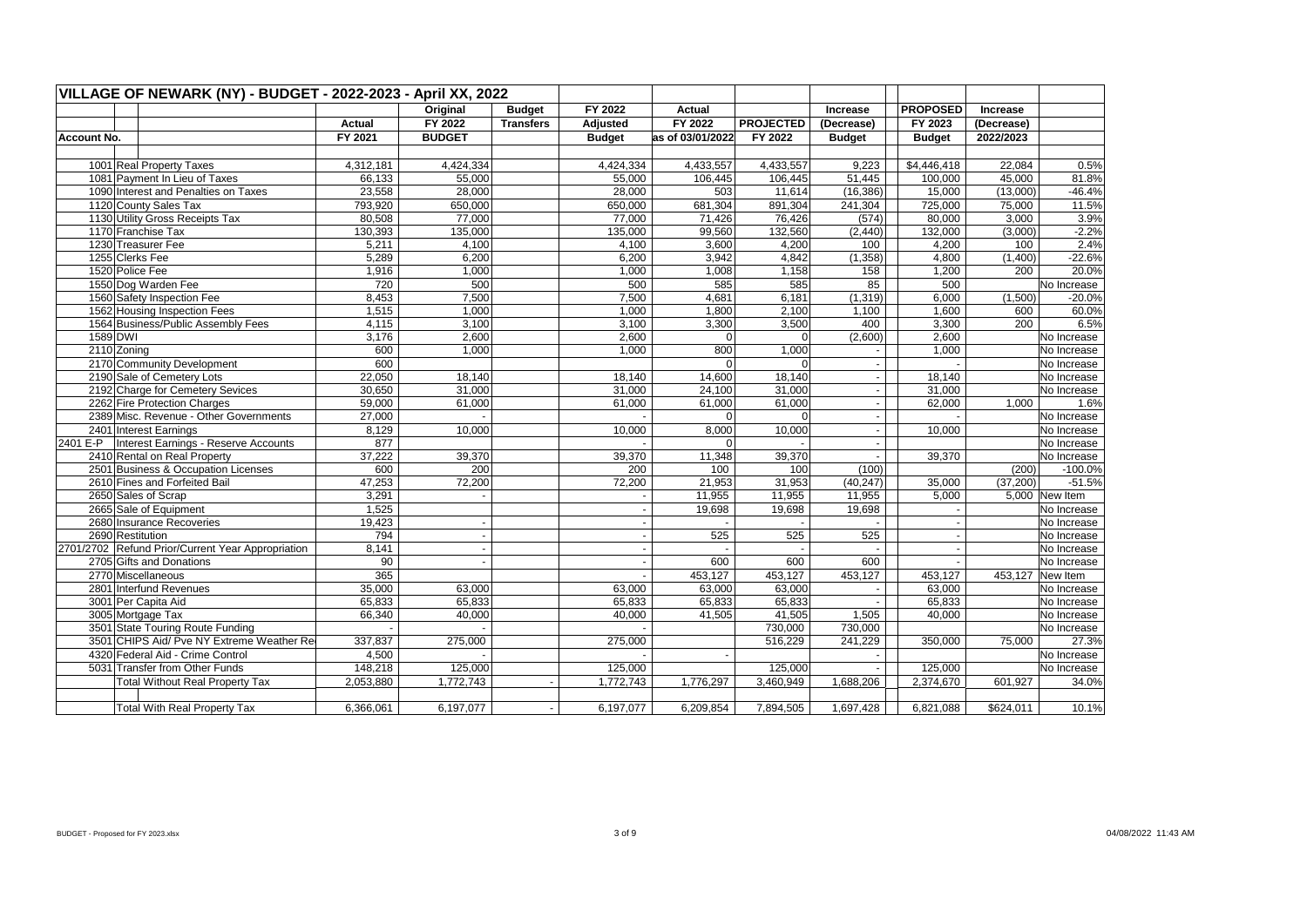| General Fund 2021 - 2022 Budget - Adopted April 20, 2021<br>FY 2022<br>Original<br><b>Actual</b><br><b>PROPOSED</b><br>Manager's<br>Increase<br>Increase<br>FY 2021<br>FY 2022<br>Adjusted<br>FY 2022<br><b>PROJECTION</b><br>FY 2023<br>(Decrease)<br><b>Budget</b><br>(Decrease)<br>FY 2022<br>2022/2023<br>Actual<br><b>Budget</b><br><b>Transfers</b><br><b>Budget</b><br>At 03/01/2022<br><b>Budget</b><br><b>Budget</b><br><b>Account No.</b><br>1-Mar-22<br>1010.100<br>Board of Trustees - Personal Services<br>30,571<br>23,414<br>23,414<br>13,658<br>23,414<br>23,414<br>1010.400<br>Board of Trustees - Contractual<br>150<br>2,100<br>5,502<br>6,568<br>7,000<br>4,900<br>2,100<br>4,468<br>$\overline{\phantom{a}}$<br>Village Justice - Personal Services<br>77,619<br>75,219<br>642<br>1110.100<br>74,578<br>74,578<br>44,295<br>74,578<br>1110.200<br>Village Justice - Equipment<br>100<br>100<br>100<br>100<br>100<br>1110.400<br>Village Justice - Contractual<br>6,574<br>8,600<br>8,600<br>9,583<br>983<br>8,600<br>9,583<br>1210.100<br>Mayor - Personal Services<br>11,907<br>10,206<br>10,206<br>10,206<br>10,206<br>5,954<br>Mayor - Contractual<br>891<br>9,950<br>9,700<br>1210.400<br>9,700<br>9,700<br>1,978<br>250<br>1325.100<br>Clerk/Treasurer - Personal Services<br>92,868<br>25,222<br>69,760<br>85,285<br>15,525<br>69,760<br>69,760<br>1325.200<br>1,050<br>291<br>1,050<br>1,050<br>Clerk/Treasurer - Equipment<br>1,050<br>1325.400<br>Clerk/Treasurer - Contractual<br>46,809<br>23,613<br>51,683<br>51,683<br>51,683<br>51,683<br>$\sim$<br>1355.400<br>Assessment - Contractual<br>849<br>1,900<br>1,900<br>1,159<br>1,900<br>1,900<br>1420.100<br>Law - Personal Services<br>27,535<br>23,837<br>23,837<br>13,905<br>23,837<br>24,314<br>477<br>11,750<br>2,792<br>11,750<br>11,750<br>1420.400<br>Law - Contractual<br>25,534<br>11,750<br>1440.400<br>9,900<br>7,500<br>7,500<br>12,419<br>12,419<br>7,500<br>Engineering - Contractual<br>4,919<br>1600.100<br>431,294<br>479,273<br>244,308<br>479,273<br>500,566<br>21,293<br><b>DPW - Personal Services</b><br>479,273<br>$\overline{\phantom{a}}$<br>1610.400<br>Central Services - Contractual<br>144,272<br>135,000<br>87,595<br>135,000<br>132,500<br>(2,500)<br>135,000<br>$\overline{\phantom{a}}$<br>1620.100<br>Buildings - Personal Services<br>424<br>15,477<br>15,477<br>15,477<br>1620.200<br>3,307<br>Buildings - Equipment<br>4,000<br>4,000<br>2,839<br>4,000<br>4,000<br>1620.400<br>Buildings - Contractual<br>231,068<br>24,471<br>590,225<br>344,154<br>276,750<br>55,150<br>221,600<br>246,071<br>286,733<br>1910.400<br>Insurance - Contractual<br>88,408<br>114,150<br>(29, 466)<br>125,565<br>(18,051)<br>136,745<br>143,616<br>143,616 |             |
|-------------------------------------------------------------------------------------------------------------------------------------------------------------------------------------------------------------------------------------------------------------------------------------------------------------------------------------------------------------------------------------------------------------------------------------------------------------------------------------------------------------------------------------------------------------------------------------------------------------------------------------------------------------------------------------------------------------------------------------------------------------------------------------------------------------------------------------------------------------------------------------------------------------------------------------------------------------------------------------------------------------------------------------------------------------------------------------------------------------------------------------------------------------------------------------------------------------------------------------------------------------------------------------------------------------------------------------------------------------------------------------------------------------------------------------------------------------------------------------------------------------------------------------------------------------------------------------------------------------------------------------------------------------------------------------------------------------------------------------------------------------------------------------------------------------------------------------------------------------------------------------------------------------------------------------------------------------------------------------------------------------------------------------------------------------------------------------------------------------------------------------------------------------------------------------------------------------------------------------------------------------------------------------------------------------------------------------------------------------------------------------------------------------------------------------------------------------------------------------------------------------------------------------------------------------------------------------------------------------------------------------------------------------------------------------------------------------------------------------------------------------------|-------------|
|                                                                                                                                                                                                                                                                                                                                                                                                                                                                                                                                                                                                                                                                                                                                                                                                                                                                                                                                                                                                                                                                                                                                                                                                                                                                                                                                                                                                                                                                                                                                                                                                                                                                                                                                                                                                                                                                                                                                                                                                                                                                                                                                                                                                                                                                                                                                                                                                                                                                                                                                                                                                                                                                                                                                                                   |             |
|                                                                                                                                                                                                                                                                                                                                                                                                                                                                                                                                                                                                                                                                                                                                                                                                                                                                                                                                                                                                                                                                                                                                                                                                                                                                                                                                                                                                                                                                                                                                                                                                                                                                                                                                                                                                                                                                                                                                                                                                                                                                                                                                                                                                                                                                                                                                                                                                                                                                                                                                                                                                                                                                                                                                                                   |             |
|                                                                                                                                                                                                                                                                                                                                                                                                                                                                                                                                                                                                                                                                                                                                                                                                                                                                                                                                                                                                                                                                                                                                                                                                                                                                                                                                                                                                                                                                                                                                                                                                                                                                                                                                                                                                                                                                                                                                                                                                                                                                                                                                                                                                                                                                                                                                                                                                                                                                                                                                                                                                                                                                                                                                                                   |             |
|                                                                                                                                                                                                                                                                                                                                                                                                                                                                                                                                                                                                                                                                                                                                                                                                                                                                                                                                                                                                                                                                                                                                                                                                                                                                                                                                                                                                                                                                                                                                                                                                                                                                                                                                                                                                                                                                                                                                                                                                                                                                                                                                                                                                                                                                                                                                                                                                                                                                                                                                                                                                                                                                                                                                                                   |             |
|                                                                                                                                                                                                                                                                                                                                                                                                                                                                                                                                                                                                                                                                                                                                                                                                                                                                                                                                                                                                                                                                                                                                                                                                                                                                                                                                                                                                                                                                                                                                                                                                                                                                                                                                                                                                                                                                                                                                                                                                                                                                                                                                                                                                                                                                                                                                                                                                                                                                                                                                                                                                                                                                                                                                                                   | No Increase |
|                                                                                                                                                                                                                                                                                                                                                                                                                                                                                                                                                                                                                                                                                                                                                                                                                                                                                                                                                                                                                                                                                                                                                                                                                                                                                                                                                                                                                                                                                                                                                                                                                                                                                                                                                                                                                                                                                                                                                                                                                                                                                                                                                                                                                                                                                                                                                                                                                                                                                                                                                                                                                                                                                                                                                                   | 233.3%      |
|                                                                                                                                                                                                                                                                                                                                                                                                                                                                                                                                                                                                                                                                                                                                                                                                                                                                                                                                                                                                                                                                                                                                                                                                                                                                                                                                                                                                                                                                                                                                                                                                                                                                                                                                                                                                                                                                                                                                                                                                                                                                                                                                                                                                                                                                                                                                                                                                                                                                                                                                                                                                                                                                                                                                                                   | 0.9%        |
|                                                                                                                                                                                                                                                                                                                                                                                                                                                                                                                                                                                                                                                                                                                                                                                                                                                                                                                                                                                                                                                                                                                                                                                                                                                                                                                                                                                                                                                                                                                                                                                                                                                                                                                                                                                                                                                                                                                                                                                                                                                                                                                                                                                                                                                                                                                                                                                                                                                                                                                                                                                                                                                                                                                                                                   | No Increase |
|                                                                                                                                                                                                                                                                                                                                                                                                                                                                                                                                                                                                                                                                                                                                                                                                                                                                                                                                                                                                                                                                                                                                                                                                                                                                                                                                                                                                                                                                                                                                                                                                                                                                                                                                                                                                                                                                                                                                                                                                                                                                                                                                                                                                                                                                                                                                                                                                                                                                                                                                                                                                                                                                                                                                                                   | No Increase |
|                                                                                                                                                                                                                                                                                                                                                                                                                                                                                                                                                                                                                                                                                                                                                                                                                                                                                                                                                                                                                                                                                                                                                                                                                                                                                                                                                                                                                                                                                                                                                                                                                                                                                                                                                                                                                                                                                                                                                                                                                                                                                                                                                                                                                                                                                                                                                                                                                                                                                                                                                                                                                                                                                                                                                                   | No Increase |
|                                                                                                                                                                                                                                                                                                                                                                                                                                                                                                                                                                                                                                                                                                                                                                                                                                                                                                                                                                                                                                                                                                                                                                                                                                                                                                                                                                                                                                                                                                                                                                                                                                                                                                                                                                                                                                                                                                                                                                                                                                                                                                                                                                                                                                                                                                                                                                                                                                                                                                                                                                                                                                                                                                                                                                   | No Increase |
|                                                                                                                                                                                                                                                                                                                                                                                                                                                                                                                                                                                                                                                                                                                                                                                                                                                                                                                                                                                                                                                                                                                                                                                                                                                                                                                                                                                                                                                                                                                                                                                                                                                                                                                                                                                                                                                                                                                                                                                                                                                                                                                                                                                                                                                                                                                                                                                                                                                                                                                                                                                                                                                                                                                                                                   | 22.3%       |
|                                                                                                                                                                                                                                                                                                                                                                                                                                                                                                                                                                                                                                                                                                                                                                                                                                                                                                                                                                                                                                                                                                                                                                                                                                                                                                                                                                                                                                                                                                                                                                                                                                                                                                                                                                                                                                                                                                                                                                                                                                                                                                                                                                                                                                                                                                                                                                                                                                                                                                                                                                                                                                                                                                                                                                   | No Increase |
|                                                                                                                                                                                                                                                                                                                                                                                                                                                                                                                                                                                                                                                                                                                                                                                                                                                                                                                                                                                                                                                                                                                                                                                                                                                                                                                                                                                                                                                                                                                                                                                                                                                                                                                                                                                                                                                                                                                                                                                                                                                                                                                                                                                                                                                                                                                                                                                                                                                                                                                                                                                                                                                                                                                                                                   | No Increase |
|                                                                                                                                                                                                                                                                                                                                                                                                                                                                                                                                                                                                                                                                                                                                                                                                                                                                                                                                                                                                                                                                                                                                                                                                                                                                                                                                                                                                                                                                                                                                                                                                                                                                                                                                                                                                                                                                                                                                                                                                                                                                                                                                                                                                                                                                                                                                                                                                                                                                                                                                                                                                                                                                                                                                                                   | No Increase |
|                                                                                                                                                                                                                                                                                                                                                                                                                                                                                                                                                                                                                                                                                                                                                                                                                                                                                                                                                                                                                                                                                                                                                                                                                                                                                                                                                                                                                                                                                                                                                                                                                                                                                                                                                                                                                                                                                                                                                                                                                                                                                                                                                                                                                                                                                                                                                                                                                                                                                                                                                                                                                                                                                                                                                                   | 2.0%        |
|                                                                                                                                                                                                                                                                                                                                                                                                                                                                                                                                                                                                                                                                                                                                                                                                                                                                                                                                                                                                                                                                                                                                                                                                                                                                                                                                                                                                                                                                                                                                                                                                                                                                                                                                                                                                                                                                                                                                                                                                                                                                                                                                                                                                                                                                                                                                                                                                                                                                                                                                                                                                                                                                                                                                                                   | No Increase |
|                                                                                                                                                                                                                                                                                                                                                                                                                                                                                                                                                                                                                                                                                                                                                                                                                                                                                                                                                                                                                                                                                                                                                                                                                                                                                                                                                                                                                                                                                                                                                                                                                                                                                                                                                                                                                                                                                                                                                                                                                                                                                                                                                                                                                                                                                                                                                                                                                                                                                                                                                                                                                                                                                                                                                                   | No Increase |
|                                                                                                                                                                                                                                                                                                                                                                                                                                                                                                                                                                                                                                                                                                                                                                                                                                                                                                                                                                                                                                                                                                                                                                                                                                                                                                                                                                                                                                                                                                                                                                                                                                                                                                                                                                                                                                                                                                                                                                                                                                                                                                                                                                                                                                                                                                                                                                                                                                                                                                                                                                                                                                                                                                                                                                   | 4.4%        |
|                                                                                                                                                                                                                                                                                                                                                                                                                                                                                                                                                                                                                                                                                                                                                                                                                                                                                                                                                                                                                                                                                                                                                                                                                                                                                                                                                                                                                                                                                                                                                                                                                                                                                                                                                                                                                                                                                                                                                                                                                                                                                                                                                                                                                                                                                                                                                                                                                                                                                                                                                                                                                                                                                                                                                                   | $-1.9%$     |
|                                                                                                                                                                                                                                                                                                                                                                                                                                                                                                                                                                                                                                                                                                                                                                                                                                                                                                                                                                                                                                                                                                                                                                                                                                                                                                                                                                                                                                                                                                                                                                                                                                                                                                                                                                                                                                                                                                                                                                                                                                                                                                                                                                                                                                                                                                                                                                                                                                                                                                                                                                                                                                                                                                                                                                   | No Increase |
|                                                                                                                                                                                                                                                                                                                                                                                                                                                                                                                                                                                                                                                                                                                                                                                                                                                                                                                                                                                                                                                                                                                                                                                                                                                                                                                                                                                                                                                                                                                                                                                                                                                                                                                                                                                                                                                                                                                                                                                                                                                                                                                                                                                                                                                                                                                                                                                                                                                                                                                                                                                                                                                                                                                                                                   | No Increase |
|                                                                                                                                                                                                                                                                                                                                                                                                                                                                                                                                                                                                                                                                                                                                                                                                                                                                                                                                                                                                                                                                                                                                                                                                                                                                                                                                                                                                                                                                                                                                                                                                                                                                                                                                                                                                                                                                                                                                                                                                                                                                                                                                                                                                                                                                                                                                                                                                                                                                                                                                                                                                                                                                                                                                                                   | 24.9%       |
|                                                                                                                                                                                                                                                                                                                                                                                                                                                                                                                                                                                                                                                                                                                                                                                                                                                                                                                                                                                                                                                                                                                                                                                                                                                                                                                                                                                                                                                                                                                                                                                                                                                                                                                                                                                                                                                                                                                                                                                                                                                                                                                                                                                                                                                                                                                                                                                                                                                                                                                                                                                                                                                                                                                                                                   | $-12.6%$    |
| 4,900<br>1920.400<br><b>Association Dues - Contractual</b><br>4,123<br>4,900<br>4,900<br>4,900<br>4,123                                                                                                                                                                                                                                                                                                                                                                                                                                                                                                                                                                                                                                                                                                                                                                                                                                                                                                                                                                                                                                                                                                                                                                                                                                                                                                                                                                                                                                                                                                                                                                                                                                                                                                                                                                                                                                                                                                                                                                                                                                                                                                                                                                                                                                                                                                                                                                                                                                                                                                                                                                                                                                                           | No Increase |
| 1950.400<br>Taxes and Assessments - Contractual<br>1,723<br>5,500<br>5,500<br>2,349<br>(3, 151)<br>5,500                                                                                                                                                                                                                                                                                                                                                                                                                                                                                                                                                                                                                                                                                                                                                                                                                                                                                                                                                                                                                                                                                                                                                                                                                                                                                                                                                                                                                                                                                                                                                                                                                                                                                                                                                                                                                                                                                                                                                                                                                                                                                                                                                                                                                                                                                                                                                                                                                                                                                                                                                                                                                                                          | No Increase |
| 1990.400<br>155,950<br>155,950<br>155,950<br>155,950<br>Contingency<br>$\sim$                                                                                                                                                                                                                                                                                                                                                                                                                                                                                                                                                                                                                                                                                                                                                                                                                                                                                                                                                                                                                                                                                                                                                                                                                                                                                                                                                                                                                                                                                                                                                                                                                                                                                                                                                                                                                                                                                                                                                                                                                                                                                                                                                                                                                                                                                                                                                                                                                                                                                                                                                                                                                                                                                     | No Increase |
| Police - Personal Services<br>3120.100<br>1,611,241<br>1,699,641<br>1,699,641<br>1,054,335<br>1,702,646<br>3,005<br>1,719,234<br>19,592<br>$\sim$                                                                                                                                                                                                                                                                                                                                                                                                                                                                                                                                                                                                                                                                                                                                                                                                                                                                                                                                                                                                                                                                                                                                                                                                                                                                                                                                                                                                                                                                                                                                                                                                                                                                                                                                                                                                                                                                                                                                                                                                                                                                                                                                                                                                                                                                                                                                                                                                                                                                                                                                                                                                                 | 1.2%        |
| 3120.200<br>Police - Equipment<br>33,000<br>16,500<br>14,097<br>33,000<br>2,774<br>33,000<br>49,500<br>$\omega$                                                                                                                                                                                                                                                                                                                                                                                                                                                                                                                                                                                                                                                                                                                                                                                                                                                                                                                                                                                                                                                                                                                                                                                                                                                                                                                                                                                                                                                                                                                                                                                                                                                                                                                                                                                                                                                                                                                                                                                                                                                                                                                                                                                                                                                                                                                                                                                                                                                                                                                                                                                                                                                   | 50.0%       |
| 87,052<br>91,825<br>87,052<br>3120.400<br>Police - Contractual<br>86,627<br>87,052<br>45,766<br>4,773<br>$\overline{a}$                                                                                                                                                                                                                                                                                                                                                                                                                                                                                                                                                                                                                                                                                                                                                                                                                                                                                                                                                                                                                                                                                                                                                                                                                                                                                                                                                                                                                                                                                                                                                                                                                                                                                                                                                                                                                                                                                                                                                                                                                                                                                                                                                                                                                                                                                                                                                                                                                                                                                                                                                                                                                                           | No Increase |
| 3310.400<br>Traffic Control - Contractual<br>15,148<br>16,000<br>5,306<br>16,000<br>11,000<br>16,000<br>(5,000)                                                                                                                                                                                                                                                                                                                                                                                                                                                                                                                                                                                                                                                                                                                                                                                                                                                                                                                                                                                                                                                                                                                                                                                                                                                                                                                                                                                                                                                                                                                                                                                                                                                                                                                                                                                                                                                                                                                                                                                                                                                                                                                                                                                                                                                                                                                                                                                                                                                                                                                                                                                                                                                   | $-31.3%$    |
| 3410.100<br>Fire Department - Personal Services<br>23,237<br>23,476<br>23,476<br>8,607<br>23,476<br>11,974<br>(11,503)                                                                                                                                                                                                                                                                                                                                                                                                                                                                                                                                                                                                                                                                                                                                                                                                                                                                                                                                                                                                                                                                                                                                                                                                                                                                                                                                                                                                                                                                                                                                                                                                                                                                                                                                                                                                                                                                                                                                                                                                                                                                                                                                                                                                                                                                                                                                                                                                                                                                                                                                                                                                                                            | $-49.0%$    |
| 3410.200<br>41,255<br>57,500<br>Fire Department - Equipment<br>57,500<br>57,500<br>32,454<br>57,500<br>$\overline{\phantom{a}}$                                                                                                                                                                                                                                                                                                                                                                                                                                                                                                                                                                                                                                                                                                                                                                                                                                                                                                                                                                                                                                                                                                                                                                                                                                                                                                                                                                                                                                                                                                                                                                                                                                                                                                                                                                                                                                                                                                                                                                                                                                                                                                                                                                                                                                                                                                                                                                                                                                                                                                                                                                                                                                   | No Increase |
| 3410.400<br>Fire Department - Contractual<br>99,277<br>94,200<br>51,280<br>102,061<br>7,861<br>95,700<br>1,500<br>94,200<br>$\overline{\phantom{a}}$                                                                                                                                                                                                                                                                                                                                                                                                                                                                                                                                                                                                                                                                                                                                                                                                                                                                                                                                                                                                                                                                                                                                                                                                                                                                                                                                                                                                                                                                                                                                                                                                                                                                                                                                                                                                                                                                                                                                                                                                                                                                                                                                                                                                                                                                                                                                                                                                                                                                                                                                                                                                              | 1.6%        |
| 3510.100<br>Animal Control - Personal Services<br>3,233<br>3,600<br>3,600<br>2,562<br>3,600<br>5,000<br>1,400<br>$\sim$                                                                                                                                                                                                                                                                                                                                                                                                                                                                                                                                                                                                                                                                                                                                                                                                                                                                                                                                                                                                                                                                                                                                                                                                                                                                                                                                                                                                                                                                                                                                                                                                                                                                                                                                                                                                                                                                                                                                                                                                                                                                                                                                                                                                                                                                                                                                                                                                                                                                                                                                                                                                                                           | 38.9%       |
| Animal Control - Contractual<br>3,654<br>2,050<br>4,500<br>4,500<br>3510.400<br>4,500<br>4,500<br>$\sim$                                                                                                                                                                                                                                                                                                                                                                                                                                                                                                                                                                                                                                                                                                                                                                                                                                                                                                                                                                                                                                                                                                                                                                                                                                                                                                                                                                                                                                                                                                                                                                                                                                                                                                                                                                                                                                                                                                                                                                                                                                                                                                                                                                                                                                                                                                                                                                                                                                                                                                                                                                                                                                                          | No Increase |
| 3620.100<br>Safety Inspection - Personal Services<br>200,139<br>227,716<br>227,716<br>104,536<br>227,716<br>246,599<br>18,883                                                                                                                                                                                                                                                                                                                                                                                                                                                                                                                                                                                                                                                                                                                                                                                                                                                                                                                                                                                                                                                                                                                                                                                                                                                                                                                                                                                                                                                                                                                                                                                                                                                                                                                                                                                                                                                                                                                                                                                                                                                                                                                                                                                                                                                                                                                                                                                                                                                                                                                                                                                                                                     | 8.3%        |
| 78<br>3,000<br>3,000<br>3,000<br>3620.200<br>Safety Inspection - Equipment<br>3,000<br>$\sim$                                                                                                                                                                                                                                                                                                                                                                                                                                                                                                                                                                                                                                                                                                                                                                                                                                                                                                                                                                                                                                                                                                                                                                                                                                                                                                                                                                                                                                                                                                                                                                                                                                                                                                                                                                                                                                                                                                                                                                                                                                                                                                                                                                                                                                                                                                                                                                                                                                                                                                                                                                                                                                                                     | No Increase |
| 3620.400<br>7,830<br>9,375<br>3,677<br>9,375<br>Safety Inspection - Contractual<br>9,375<br>10,848<br>1,473<br>$\sim$                                                                                                                                                                                                                                                                                                                                                                                                                                                                                                                                                                                                                                                                                                                                                                                                                                                                                                                                                                                                                                                                                                                                                                                                                                                                                                                                                                                                                                                                                                                                                                                                                                                                                                                                                                                                                                                                                                                                                                                                                                                                                                                                                                                                                                                                                                                                                                                                                                                                                                                                                                                                                                             | No Increase |
| 4,204<br>4010.100<br>Public Health - Personal Services<br>4,204<br>4,204<br>4,204<br>2,453<br>4,204                                                                                                                                                                                                                                                                                                                                                                                                                                                                                                                                                                                                                                                                                                                                                                                                                                                                                                                                                                                                                                                                                                                                                                                                                                                                                                                                                                                                                                                                                                                                                                                                                                                                                                                                                                                                                                                                                                                                                                                                                                                                                                                                                                                                                                                                                                                                                                                                                                                                                                                                                                                                                                                               | No Increase |
| 4010.400<br>9,006<br>10,000<br>10,022<br>10,022<br>22<br>10,000<br>Public Health - Contractual<br>10,000                                                                                                                                                                                                                                                                                                                                                                                                                                                                                                                                                                                                                                                                                                                                                                                                                                                                                                                                                                                                                                                                                                                                                                                                                                                                                                                                                                                                                                                                                                                                                                                                                                                                                                                                                                                                                                                                                                                                                                                                                                                                                                                                                                                                                                                                                                                                                                                                                                                                                                                                                                                                                                                          | No Increase |
| 5110.200<br>3,230<br>20,000<br>20,000<br>Street Maintenance - Equipment<br>13,118<br>20,000<br>20,000<br>$\overline{\phantom{a}}$                                                                                                                                                                                                                                                                                                                                                                                                                                                                                                                                                                                                                                                                                                                                                                                                                                                                                                                                                                                                                                                                                                                                                                                                                                                                                                                                                                                                                                                                                                                                                                                                                                                                                                                                                                                                                                                                                                                                                                                                                                                                                                                                                                                                                                                                                                                                                                                                                                                                                                                                                                                                                                 | No Increase |
| 5110.400<br>Street Maintenance - Contractual<br>400,348<br>316,400<br>316,400<br>842,241<br>842,786<br>526,386<br>332,000<br>15,600<br>$\sim$                                                                                                                                                                                                                                                                                                                                                                                                                                                                                                                                                                                                                                                                                                                                                                                                                                                                                                                                                                                                                                                                                                                                                                                                                                                                                                                                                                                                                                                                                                                                                                                                                                                                                                                                                                                                                                                                                                                                                                                                                                                                                                                                                                                                                                                                                                                                                                                                                                                                                                                                                                                                                     | 4.9%        |
| 5132.200<br>8,000<br>5,000<br>Highway Garage - Equipment<br>15,602<br>8,000<br>2,084<br>8,000<br>(3,000)<br>$\sim$                                                                                                                                                                                                                                                                                                                                                                                                                                                                                                                                                                                                                                                                                                                                                                                                                                                                                                                                                                                                                                                                                                                                                                                                                                                                                                                                                                                                                                                                                                                                                                                                                                                                                                                                                                                                                                                                                                                                                                                                                                                                                                                                                                                                                                                                                                                                                                                                                                                                                                                                                                                                                                                | $-37.5%$    |
| 25,575<br>47,250<br>5132.400<br>Highway Garage - Contractual<br>23,047<br>30,500<br>30,500<br>33,857<br>3,357<br>16,750                                                                                                                                                                                                                                                                                                                                                                                                                                                                                                                                                                                                                                                                                                                                                                                                                                                                                                                                                                                                                                                                                                                                                                                                                                                                                                                                                                                                                                                                                                                                                                                                                                                                                                                                                                                                                                                                                                                                                                                                                                                                                                                                                                                                                                                                                                                                                                                                                                                                                                                                                                                                                                           | 54.9%       |
| 5142.200<br>9,682<br>10,000<br>Snow Removal - Equipment<br>10,000<br>10,000<br>5,732<br>10,000                                                                                                                                                                                                                                                                                                                                                                                                                                                                                                                                                                                                                                                                                                                                                                                                                                                                                                                                                                                                                                                                                                                                                                                                                                                                                                                                                                                                                                                                                                                                                                                                                                                                                                                                                                                                                                                                                                                                                                                                                                                                                                                                                                                                                                                                                                                                                                                                                                                                                                                                                                                                                                                                    | No Increase |
| Snow Removal - Contractual<br>77,058<br>5142.400<br>105,000<br>(24, 471)<br>80,529<br>30,693<br>83,611<br>3,082<br>105,000                                                                                                                                                                                                                                                                                                                                                                                                                                                                                                                                                                                                                                                                                                                                                                                                                                                                                                                                                                                                                                                                                                                                                                                                                                                                                                                                                                                                                                                                                                                                                                                                                                                                                                                                                                                                                                                                                                                                                                                                                                                                                                                                                                                                                                                                                                                                                                                                                                                                                                                                                                                                                                        | No Increase |
| 68,250<br>1.250<br>5182.400<br>Street Lighting - Contractual<br>57,184<br>67,000<br>67,000<br>53,597<br>67,000                                                                                                                                                                                                                                                                                                                                                                                                                                                                                                                                                                                                                                                                                                                                                                                                                                                                                                                                                                                                                                                                                                                                                                                                                                                                                                                                                                                                                                                                                                                                                                                                                                                                                                                                                                                                                                                                                                                                                                                                                                                                                                                                                                                                                                                                                                                                                                                                                                                                                                                                                                                                                                                    | 1.9%        |
| 5410.400<br>Sidewalk Program - Contractual<br>6,988<br>15,000<br>15,000<br>11,775<br>15,000<br>15,000<br>$\sim$                                                                                                                                                                                                                                                                                                                                                                                                                                                                                                                                                                                                                                                                                                                                                                                                                                                                                                                                                                                                                                                                                                                                                                                                                                                                                                                                                                                                                                                                                                                                                                                                                                                                                                                                                                                                                                                                                                                                                                                                                                                                                                                                                                                                                                                                                                                                                                                                                                                                                                                                                                                                                                                   | No Increase |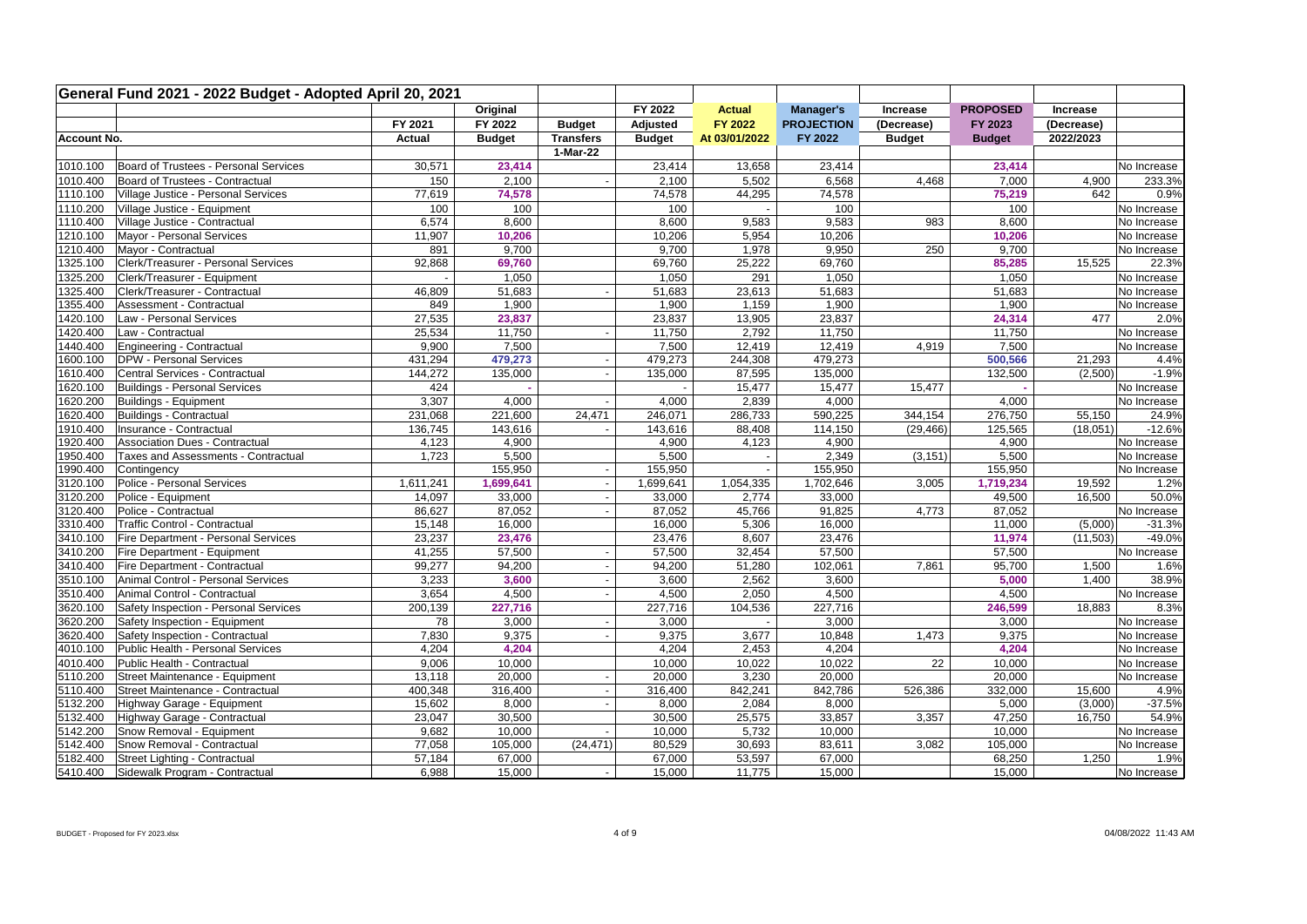|             | General Fund 2021 - 2022 Budget - Adopted April 20, 2021 |           |               |                          |               |                          |                   |                      |                 |            |             |
|-------------|----------------------------------------------------------|-----------|---------------|--------------------------|---------------|--------------------------|-------------------|----------------------|-----------------|------------|-------------|
|             |                                                          |           | Original      |                          | FY 2022       | <b>Actual</b>            | <b>Manager's</b>  | Increase             | <b>PROPOSED</b> | Increase   |             |
|             |                                                          | FY 2021   | FY 2022       | <b>Budget</b>            | Adjusted      | FY 2022                  | <b>PROJECTION</b> | (Decrease)           | FY 2023         | (Decrease) |             |
| Account No. |                                                          | Actual    | <b>Budget</b> | <b>Transfers</b>         | <b>Budget</b> | At 03/01/2022            | FY 2022           | <b>Budget</b>        | <b>Budget</b>   | 2022/2023  |             |
|             |                                                          |           |               | 1-Mar-22                 |               |                          |                   |                      |                 |            |             |
| 6989.100    | Economic Development - Other Econ & Dev-Person           |           | $\mathbf{0}$  |                          |               | 5,875                    | 5,875             | 5,875                | $\mathbf 0$     |            | No Increase |
| 6989.400    | Economic Development - Other Econ & Dev-Contra           | 3,409     | 6,000         | $\overline{\phantom{a}}$ | 6,000         | 2,989                    | 6,000             |                      | 6,000           |            | No Increase |
| 7140.100    | Recreation & Parks - Personal Services                   | 11,537    | 20,000        | $\overline{\phantom{a}}$ | 20,000        | 18,516                   | 20,000            |                      | 20,000          |            | No Increase |
| 7140.200    | Recreation & Parks - Equipment                           | 2,746     | 5,000         |                          | 5,000         | 2,543                    | 5,000             |                      | 5,000           |            | No Increase |
| 7140.400    | Recreation & Parks - Contractual                         | 44,718    | 54,500        | $\overline{\phantom{a}}$ | 54,500        | 61,122                   | 64,503            | 10,003               | 55,200          | 700        | 1.3%        |
| 7141.100    | <b>AECC - Personal Services</b>                          | 80,327    | 81,130        |                          | 81,130        | 49,902                   | 81,130            | (0)                  | 82,347          | 1,217      | 1.5%        |
| 7141.400    | AECC - Contractual                                       | 217,753   | 202,500       | $\sim$                   | 202,500       | 162,832                  | 202,500           |                      | 201,500         | (1.000)    | $-0.5%$     |
| 7550.400    | Celebration - Contractual                                | 7,953     | 15,000        | $\blacksquare$           | 15,000        | 8,370                    | 15,000            |                      | 15,000          |            | No Increase |
| 7550.495    | Beautification - Contractual                             | 3,997     | 5,000         | $\sim$                   | 5,000         | 2,597                    | 5,000             |                      | 6,000           | 1,000      | 20.0%       |
| 8010.400    | Zoning - Contractual                                     | 310       | 500           |                          | 500           | 241                      | 500               |                      | 500             |            | No Increase |
| 8020.400    | Planning - Contractual                                   | 420       | 500           |                          | 500           | 236                      | 500               |                      | 500             |            | No Increase |
| 8140.400    | Storm Sewer - Contractual                                | 4,884     | 12,000        | $\overline{\phantom{a}}$ | 12,000        | 422                      | 12,000            |                      | 12,000          |            | No Increase |
| 8160.400    | Refuse Collection - Contractual                          | 7,967     | 10,000        | $\overline{\phantom{a}}$ | 10,000        | 983                      | 10,000            |                      | 10,000          |            | No Increase |
| 8560.200    | Shade Trees - Equipment                                  | 410       | 3,000         |                          | 3,000         |                          | 3,000             |                      | 1,500           | (1,500)    | $-50.0%$    |
| 8560.400    | Shade Trees- Contractual                                 | 9,415     | 12,000        | $\sim$                   | 12,000        | 17,925                   | 17,925            | 5,925                | 25,000          | 13,000     | 108.3%      |
| 8810.200    | Cemetery - Equipment                                     | 1,764     | 2,000         | $\sim$                   | 2,000         | 109                      | 2,000             |                      | 2,000           |            | No Increase |
| 8810.400    | Cemetery - Contractual                                   | 45,867    | 56,000        | $\overline{\phantom{a}}$ | 56,000        | 42,747                   | 57,322            | 1,322                | 56,150          | 150        | 0.3%        |
| 9010.800    | Employee Benefits - Staff Retirement                     | 215,610   | 215,610       |                          | 215,610       | 100,848                  | 226,709           | 11,099               | 238,044         | 22,434     | 10.4%       |
| 9015.800    | Employee Benefits - Police Retire                        | 361,140   | 342,039       |                          | 342,039       | 412,201                  | 412,201           | 70,162               | 432,811         | 90,772     | 26.5%       |
| 9020.800    | Employee Benefits - Group Life Ins                       | 2,270     | 3,000         |                          | 3,000         | 1,799                    | 3,000             |                      | 2,000           | (1,000)    | $-33.3%$    |
| 9030.800    | Employee Benefits - Social Security                      | 197,974   | 206,660       |                          | 206,660       | 127,171                  | 206,660           |                      | 208,422         | 1,762      | 0.9%        |
| 9040.800    | Employee Benefits - Workmen's Comp                       | 79,061    | 83,923        | $\overline{\phantom{a}}$ | 83,923        | 83,923                   | 83,923            |                      | 89,798          | 5,875      | 7.0%        |
| 9050.800    | Employee Benefits - Unemployment Ins                     |           | 2,000         |                          | 2,000         |                          | 2,000             |                      | 2,000           |            | No Increase |
| 9055.800    | <b>Employee Benefits - Disability Ins</b>                | 1,386     | 2,000         |                          | 2,000         | (143)                    | 2,000             |                      | 2,000           |            | No Increase |
| 9060.800    | Employee Benefits - Hospital & Medical Ins               | 366,129   | 368,016       |                          | 368,016       | 271,699                  | 368,016           |                      | 383,992         | 15,976     | 4.3%        |
| 9060.801    | Employee Benefits - Health Reimbursement Accts.          | 51,593    | 21,250        |                          | 21,250        | 45,544                   | 55,000            | 33,750               | 60,000          | 38,750     | 182.4%      |
| 9061.800    | Employee Benefits - Retiree Health Ins                   | 29,025    | 83,767        |                          | 83,767        | 36,643                   | 83,767            |                      | 94,825          | 11,057     | 13.2%       |
| 9089.800    | Employee Benefits - Employee Assist. Program             | 2,170     | 2,200         | $\sim$                   | 2,200         | 2,220                    | 2,200             |                      | 2,500           | 300        | 13.6%       |
| 9710.600    | <b>Bond Principal</b>                                    | 414,503   | 478,181       | $\overline{\phantom{a}}$ | 478,181       | 126,606                  | 478,181           |                      | 444,040         | (34, 141)  | $-7.1%$     |
| 9710.700    | <b>Bond Interest</b>                                     | 154,108   | 105,826       | $\sim$                   | 105,826       | 16,317                   | 105,826           |                      | 87,714          | (18, 112)  | $-17.1%$    |
| 9950.900    | Transfer to Capital Project                              | (140,000) | 140,000       | $\sim$                   | 140,000       | $\overline{\phantom{a}}$ | 140,000           |                      | 140,000         |            | No Increase |
|             |                                                          |           |               |                          |               |                          |                   |                      |                 |            |             |
|             |                                                          | 6,184,761 | 6,830,784     | $\overline{\phantom{a}}$ | 6,830,784     | 4,792,840                | 7,856,513         | 1,025,729            | 7,127,434       | 296,650    | 4.34%       |
|             |                                                          | 6,184,761 | 6,830,784     | $\overline{\phantom{a}}$ | 6,830,784     | 4,792,840                | $\Omega$          | 1,025,729            | 6,830,784       | 296,649    |             |
|             |                                                          | $\sim$    | $\Omega$      | $\sim$                   | $\mathbf 0$   |                          | 7,856,513         |                      | 296,649         | $\Omega$   |             |
|             |                                                          |           |               |                          |               |                          |                   |                      |                 |            |             |
|             |                                                          |           |               |                          |               |                          |                   | <b>Increase from</b> |                 |            |             |
|             |                                                          |           |               |                          |               |                          |                   | FY 22' to FY 23'     | 4.34%           |            |             |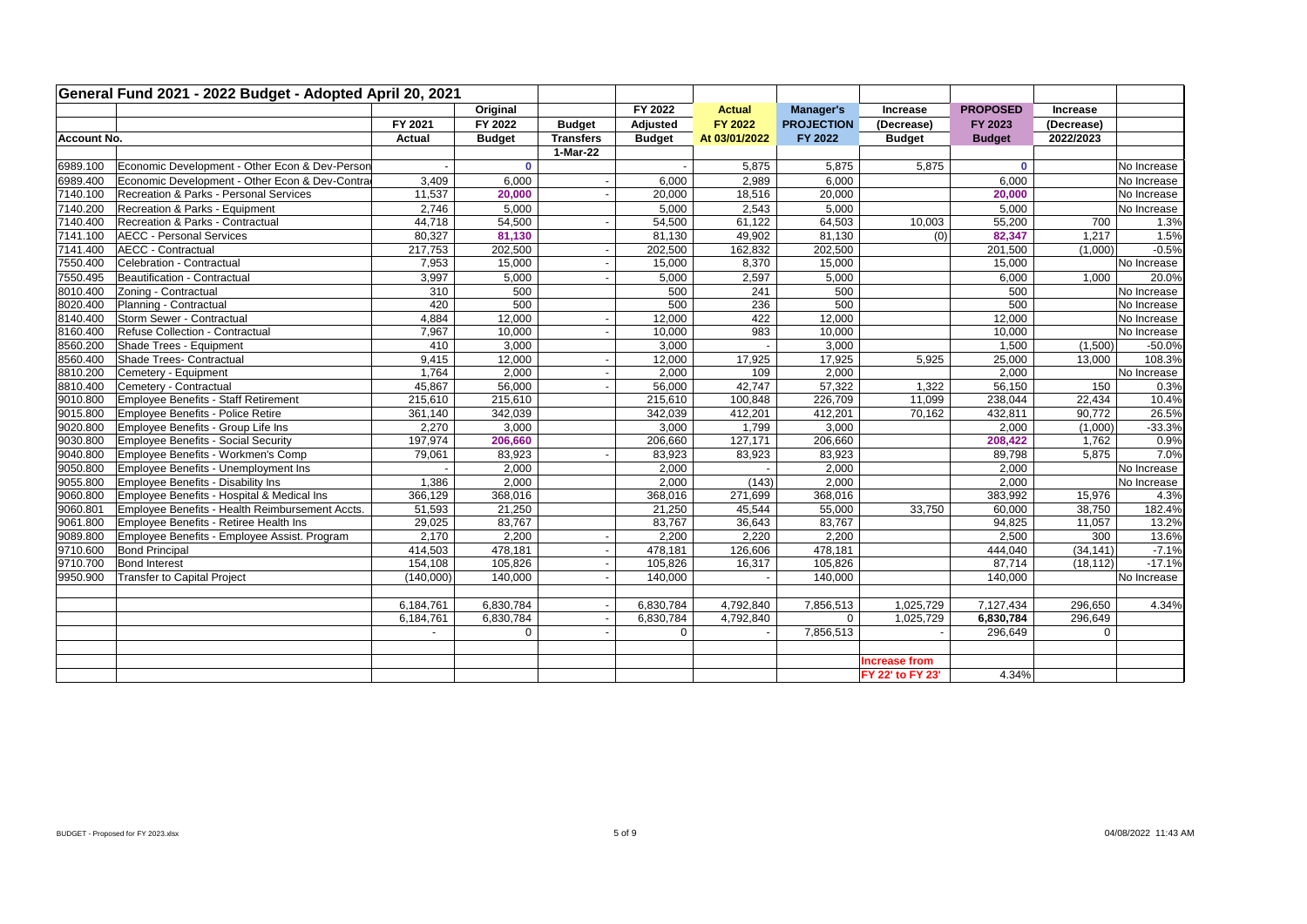|                    | VILLAGE OF NEWARK (NY) - BUDGET - 2022-2023 - April XX, 2022                          |                                   |                    |                         |                    |                |                  |                    |                             |                    |                      |            |           |
|--------------------|---------------------------------------------------------------------------------------|-----------------------------------|--------------------|-------------------------|--------------------|----------------|------------------|--------------------|-----------------------------|--------------------|----------------------|------------|-----------|
|                    |                                                                                       |                                   |                    |                         | <b>Actual</b>      | <b>Actual</b>  |                  |                    |                             |                    |                      |            |           |
|                    |                                                                                       |                                   | <b>Budgeted</b>    | FY 2022                 | <b>Gallons for</b> | Revenue        |                  |                    | Increase                    |                    |                      | Increase   |           |
|                    | <b>WATER FUND</b>                                                                     | Actual                            | <b>Gallons for</b> | <b>BUDGETED</b>         | FY 2022            | FY 2022        | <b>PROJECTED</b> | <b>PROJECT</b>     | (Decrease)                  | <b>Budgeted</b>    | FY 2023              | (Decrease) |           |
| <b>Account No.</b> |                                                                                       | FY 2021                           | FY2022             | Revenue                 | as of Mar 1        | as of Mar 1    | <b>REVENUE</b>   | <b>Gallons for</b> |                             | <b>Gallons for</b> | <b>Budget</b>        | 2022/2023  |           |
|                    |                                                                                       | Revenue                           |                    |                         |                    |                | FY 2022          | FY 2022            |                             | FY 2023            |                      |            |           |
|                    | 2140 Newark based Metered Water Sales<br>Newark Rate: \$2.904 rate as of June 1, 2021 | \$1,744,120                       | 201,000,000        | 801,240                 | 153.058.675        | \$583,606      | l \$<br>778,142  | 204,078,233        | (23,098)                    | 204,078,233        | $778,142$ \$         | (23,098)   | $-3.0%$   |
|                    | Clifton Springs - \$2.323 rate as of June 1 2021                                      |                                   | 70,500,000         | 163,786                 | 56,499,000         | 126,707        | 166,707          | 74,499,000         | 2,921                       | 74,499,000         | 166,707              | 2,921      | 1.8%      |
|                    | Manchester - \$3.5288 rate as of June 1, 2021                                         |                                   | 8,500,000          | 29,995                  | 9,678,000          | 34,173         | 45,173           | 12,878,000         | 15,178                      | 12,878,000         | 45,173               | 15,178     | 33.6%     |
|                    | Phelps - \$2.541 rate as of June 1, 2021                                              |                                   | 71,000,000         | 180,411                 | 61,379,000         | 155,964        | 205,964          | 81,379,000         | 25,553                      | 81,379,000         | 205,964              | 25,553     | 12.4%     |
|                    | Shortsville - \$2.5817 rate as of June 1, 2021                                        |                                   | 35,500,000         | 91,650                  | 25,677,000         | 66,290         | 87,290           | 34,177,000         | (4, 360)                    | 34,177,000         | 87,290               | (4,360)    | $-5.0%$   |
|                    | Outside Village - \$5.522 rate as of June 1, 2021                                     |                                   | 46,000,000         | 204,600                 | 61,379,000         | 155,964        | 207,952          | 81,838,667         | 3,352                       | 81,838,667         | 207,952              | 3,352      | 1.6%      |
|                    | Prestige Acres Village - \$4.6464 rate as of June 1, 2021                             |                                   | 18,000,000         | 63,360                  | 25,301,000         | 77,322         | 95,322           | 32,476,000         | 31,962                      | 32,476,000         | 95,322               | 31,962     | 33.5%     |
|                    | Thruway Authority - \$5.5176 rate as of June 1, 2021                                  |                                   | 3,500,000          | 19.312                  | 781,000            | 4,568          | 4.568            | 781,000            | (14, 743)                   | 781,000            | 4.568                | (14, 743)  | $-322.7%$ |
|                    | WCWA - \$2.2295 rate as of August 1, 2011                                             |                                   |                    |                         |                    |                |                  |                    |                             |                    |                      |            |           |
|                    | WCWA - Pardy Smith Road                                                               |                                   | 6,500,000          | 14,493                  | 4,748,000          | 13,145         | 16,745           | 5,948,000          | 2,252                       | 5,948,000          | 16,745               | 2,252      | 15.5%     |
|                    | WCWA - RT 31                                                                          |                                   | 126,000,000        | 280,942                 | 108,720,000        | 242,418        | 311,418          | 141,720,000        | 30,476                      | 141,720,000        | 311,418              | 30,476     | 10.8%     |
|                    | WCWA - Clark RD.                                                                      |                                   | 18,000,000         | 40,135                  | 15,343,000         | 33,864         | 44,364           | 15,763,000         | 4,229                       | 15,763,000         | 44,364               | 4,229      | 10.5%     |
|                    | WCWA - Marbletown                                                                     |                                   | 12,500,000         | 27,871                  | 9,211,000          | 20,283         | 24,783           | 12,211,000         | (3,088)                     | 12,211,000         | 24,783               | (3,088)    | $-11.1%$  |
|                    | WCWA - Budd Road                                                                      |                                   | 5,000,000          | 11,149                  | 4,689,000          | 11,096         | 13,796           | 5,889,000          | 2,647                       | 5,889,000          | 13,796               | 2,647      | 23.7%     |
|                    | WCWA - Granger Lane                                                                   |                                   | 150,000            | 334                     | $\mathbf{0}$       |                |                  | $\mathbf{0}$       | (334)                       | $\mathbf{0}$       | $\mathbf 0$          | (334)      | $-100.0%$ |
|                    | WCWA - Wood Lane                                                                      |                                   | 25,000             | 116                     | 22,000             | 116            | 153              | 29,000             | 38                          | 29,000             | 153                  | 38         | 100.0%    |
|                    | <b>WATER FUND</b><br><b>Total Water Authority</b>                                     | $\Omega$                          | 168.175.000        | 375,040                 | 142.733.000 \$     | 320.922        | 411.259          | 181.560.000        | 36.219                      | 181.560.000        | 411.259              | \$36,219   | 9.7%      |
|                    |                                                                                       |                                   |                    |                         |                    |                |                  |                    |                             |                    |                      |            |           |
|                    | <b>Total Metered Water Sales</b>                                                      | 1,744,120                         | 622,175,000        | 1,929,393               | 536,485,675 \$     | 1,525,516      | 2,002,377        | 703,666,900        | 72,984                      | 703,666,900        | 2,002,377            | \$72,984   | 3.6%      |
|                    | 2144 Water Service Charges                                                            | 14,605                            |                    | 10,000                  |                    | 7,675          | 10,000           |                    |                             |                    | 30,000               | 20,000     |           |
|                    | 2148 Interest and Penalties                                                           | 3,179                             |                    | 13,500                  |                    | $\sim$         |                  |                    | (13,500)                    |                    | 13,500               |            | 0.0%      |
|                    | 2401 Interest Earnings                                                                | 1,493                             |                    | 350                     |                    |                |                  |                    | (350)                       |                    | 350                  |            | 0.0%      |
|                    | 2410 Rental of Real Property<br>2665 Sale of Equipment                                | 4,200<br>$\overline{\phantom{a}}$ |                    | 4,200                   |                    | 4,200          | 4,200            |                    | $\sim$<br>$\sim$            |                    | 4,200                |            | 0.0%      |
|                    | 2660 Sale of Real Property                                                            | ÷.                                |                    |                         |                    |                |                  |                    | $\sim$                      |                    |                      |            |           |
|                    | 2680 Insurance Recoveries                                                             | $\sim$                            |                    |                         |                    |                |                  |                    | ÷.                          |                    |                      |            |           |
|                    | 5710 Serial Bond Revenue                                                              | $\sim$                            |                    |                         |                    |                |                  |                    |                             |                    |                      |            |           |
|                    | TRANSFER FROM RESERVE                                                                 | \$82,302                          |                    |                         |                    |                |                  |                    |                             |                    |                      |            |           |
|                    | <b>Total Revenue</b>                                                                  | \$1,849,900                       |                    | \$1,957,443             |                    | \$1,537,391    | \$2,016,577      | 703,666,900        | 59,134                      |                    | 2,050,427            | \$92,984   | 4.8%      |
|                    | <b>Appropriated Fund Balance</b><br><b>Total Financing</b>                            |                                   |                    | \$48,078<br>\$2,005,521 |                    | \$1,537,391    |                  | 703,666,900        | 59,134                      |                    | 303,052<br>2,353,478 |            | 0.0%      |
|                    |                                                                                       |                                   |                    |                         | <b>Actual</b>      | <b>Actual</b>  |                  |                    |                             |                    |                      |            |           |
|                    |                                                                                       |                                   |                    |                         | <b>Gallons for</b> | <b>Revenue</b> | Projected        | Projected          |                             | <b>Budgeted</b>    | FY2023               |            |           |
|                    |                                                                                       |                                   |                    |                         | FY 2022            | FY 2022        | Revenue          | <b>Gallons</b>     | Increase                    | <b>Gallons for</b> | <b>Budget</b>        |            |           |
|                    | <b>SEWER FUND</b>                                                                     |                                   |                    |                         | as of Mar 1        | as of Mar 1    | FY 2022          | FY 2022            | (Decrease)                  | FY2023             |                      |            |           |
|                    |                                                                                       |                                   |                    |                         |                    |                |                  |                    |                             |                    |                      |            |           |
|                    | 2120 Sewer Rents: Rate \$12.54 as of June 1, 2021                                     | \$2,362,943                       | 200,000,000        | \$2,607,000             | 152,490,099        | \$1,987,323    | \$2,649,763.88   | 203,320,132        | 42,764                      | 203,320,132        | \$2,649,764          | \$42,764   | 1.6%      |
|                    | 2120J Sewer Rents - Sewer Equip                                                       |                                   |                    |                         |                    |                |                  |                    |                             |                    |                      |            |           |
|                    | 2120L Sewer Rents - Sewer Deveop<br>2122 Sewer Charges                                |                                   |                    | \$.                     |                    | 14,233         | 14,233           |                    | 14,233                      |                    | 20,000<br>\$         | 20,000     |           |
|                    | 2128 Interest and Penalties                                                           | \$4,132<br>\$8,295                |                    | \$37,500                |                    |                |                  |                    | (37, 500)                   |                    | \$37,500             |            | 0.0%      |
|                    | 2401 Interest Earnings                                                                | \$1,531                           |                    | \$4,200                 |                    |                |                  |                    | (4,200)                     |                    | $$4.200$ \$          | ÷          | 0.0%      |
|                    | 2665 Sale of Equipment                                                                |                                   |                    |                         |                    |                |                  |                    | $\sim$                      |                    |                      |            |           |
|                    | 2680 Insurance Recovery                                                               | \$56,638                          |                    |                         |                    |                |                  |                    | $\sim$                      |                    |                      |            |           |
|                    | 2770 Miscellaneous                                                                    |                                   |                    |                         |                    |                |                  |                    | $\mathcal{L}_{\mathcal{A}}$ |                    |                      |            |           |
|                    | 3089 Small Cities Grant Revenues                                                      |                                   |                    |                         |                    |                |                  |                    | $\cdot$                     |                    |                      |            |           |
|                    | 3995 State Aid - Composting NYSERDA                                                   |                                   |                    |                         |                    |                |                  |                    | $\cdot$                     |                    |                      |            |           |
|                    | 2374 Leachate Processing<br>5710 Serial Bond Revenue                                  | \$65,227                          |                    | \$52,000                |                    | 54,209         | 54,209           |                    | 2,209                       |                    | \$52,000             |            | 0.0%      |
|                    | 5031 Transfer from Capital Reserve Fund                                               | \$56,928                          |                    |                         |                    |                |                  |                    |                             |                    |                      |            |           |
|                    |                                                                                       |                                   |                    |                         |                    |                |                  |                    |                             |                    |                      |            |           |
|                    | <b>Total Revenue</b>                                                                  | \$2,555,693                       |                    | \$2,700,700             |                    | \$2,055,765    | \$2,718,206      | 203.320.132        | \$17,506                    |                    | \$2.763.464          | \$62,764   | 2.3%      |
|                    | <b>Appropriated Fund Balance</b>                                                      |                                   |                    | 290,560<br>S.           |                    |                |                  |                    |                             |                    | \$111,467            |            | 0.0%      |
|                    | <b>Total Financing</b>                                                                | $\mathbb{S}$<br>2.555.693         |                    | \$2,991,260             |                    | \$2,055,765    |                  | 203.320.132        | \$17,506                    |                    | \$2.874.931          |            |           |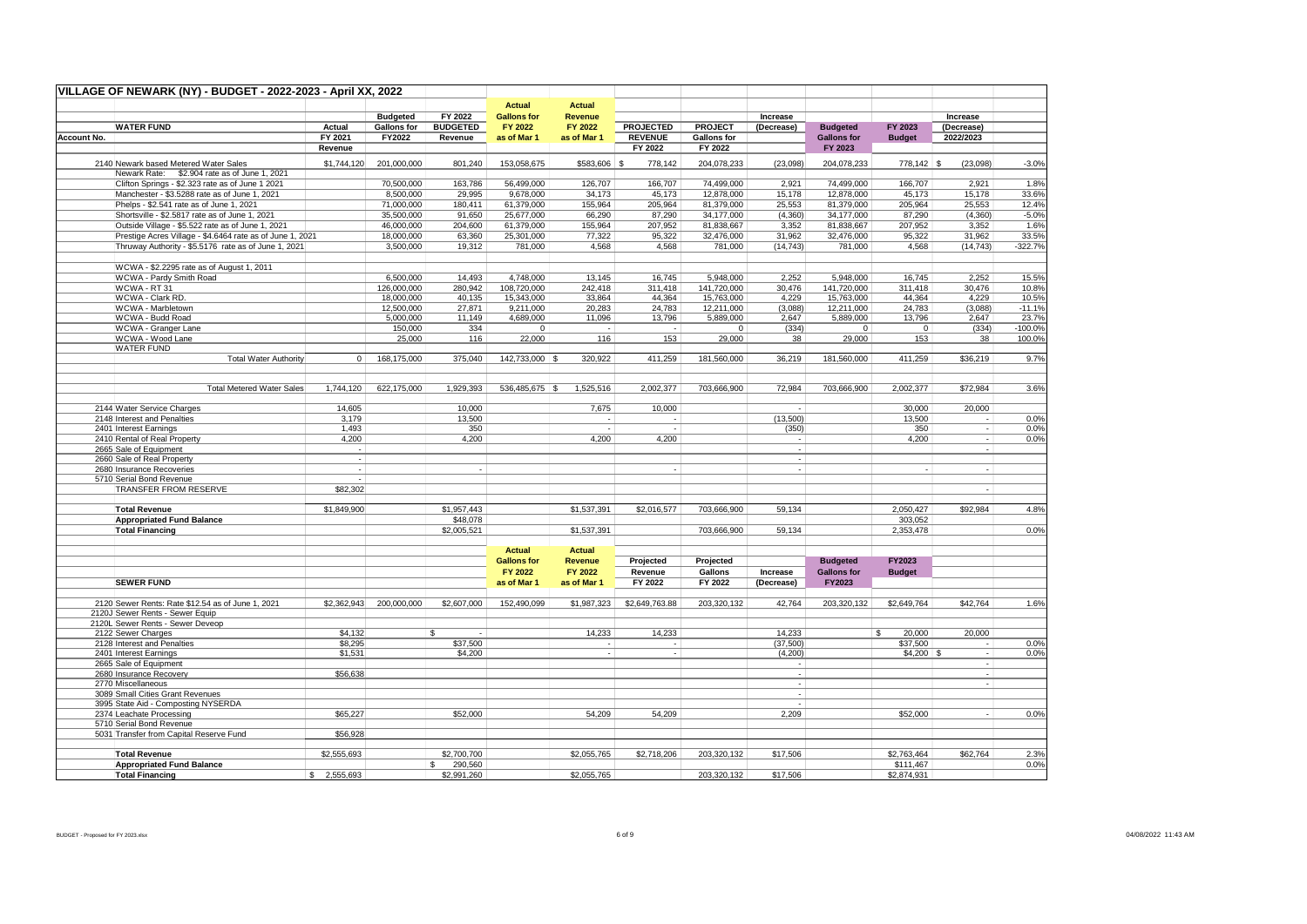|     |          | Water Fund 2021-2022 Budget - Adopted April 20, 2021 |         |                     |               |               |                  |            | Increase    |                 |            |                      |
|-----|----------|------------------------------------------------------|---------|---------------------|---------------|---------------|------------------|------------|-------------|-----------------|------------|----------------------|
|     |          |                                                      |         |                     |               | FY 2022       | <b>FY 2022</b>   | Manager's  | (Decrease)  | <b>PROPOSED</b> | Increase   |                      |
|     |          | FY 2022                                              | FY 2021 | FY 2022             | <b>Budget</b> | Adjusted      | <b>Actual At</b> | Projection | Projection  | FY 2023         | (Decrease) |                      |
|     | Account  | <b>BUDGET</b>                                        | Actual  | <b>BUDGET</b>       | Transfers     | <b>Budget</b> | 1-Mar-22         | FY 2022    | Over Budget | <b>Budget</b>   | 2022/2023  |                      |
|     | Number   |                                                      |         |                     | 1-Mar-22      |               |                  |            |             |                 |            |                      |
| 400 | 1910.400 | Insurance - Contractual                              | 36,624  | 37,000              |               | 37,000        | 19,579           | 26,550     | (10, 450)   | 29,205          | (7, 795)   | $-21.1%$             |
| 400 | 1950.400 | Taxes & Assessments - Contractual                    | 153,337 | 153,400             |               | 153,400       | 138,353          | 153,400    |             | 153,400         |            | No Increase          |
| 400 | 1990.400 | Contingency                                          |         | 50,000              |               | 50,000        |                  | 50,000     |             | 50,000          |            | No Increase          |
| 100 | 8310.100 | Water Administration - Personal Services             | 188,267 | 155,272             |               | 155,272       | 110,901          | 155,272    |             | 151,839         | (3, 433)   |                      |
| 200 | 8310.200 | Water Administration - Equipment                     |         | 775                 |               | 775           |                  | 775        |             | 775             |            | No Increase          |
| 400 | 8310.400 | Water Administration - Contractual                   | 70,741  | 71,200              |               | 71,200        | 14,033           | 71.200     |             | 71,200          |            | No Increase          |
| 200 | 8320.200 | Source of Supply - Equipment                         | 2,056   | 3,000               |               | 3,000         | 236              | 3,000      |             | 3,000           |            | No Increase          |
| 400 | 8320.400 | Source of Supply - Contractual                       | 40,674  | 60,200              |               | 60,200        | 47,583           | 60,200     |             | 60,200          |            | No Increase          |
| 100 | 8330.100 | <b>Purification - Personal Services</b>              | 184,834 | 179,173             |               | 179,173       | 167,508          | 187,618    | 8,445       | 208,148         |            | 28,975 No Increase   |
| 200 | 8330.200 | Purification - Equipment                             | 10,034  | 10,000              |               | 10,000        | 6,250            | 10,000     |             | 21,500          | 11,500     | 115.0%               |
| 400 | 8330.400 | Purification - Contractual                           | 105,295 | 156,595             |               | 156,595       | 105,652          | 169,751    | 13,156      | 186,650         | 30,055     | No Increase          |
| 100 | 8340.100 | Transmission & Dist - Personal Services              | 129,701 | 242,998             |               | 242,998       | 99,970           | 242,998    |             | 244,379         |            | 1,380 No Increase    |
| 200 | 8340.200 | Transmission & Dist - Equipment                      | 29,382  | 27,000              |               | 27,000        | 579              | 27,000     |             | 27,000          |            | No Increase          |
| 400 | 8340.400 | Transmission & Dist - Contractual                    | 103,294 | 131,525             |               | 131,525       | 45,249           | 131,525    |             | 203,525         |            | 72,000 No Increase   |
| 800 | 9010.800 | <b>State Retirement</b>                              | 40,247  | 40,247              |               | 40,247        | 100,848          | 42,356     | 2,109       | 44,474          | 4,227      | 10.5%                |
| 800 | 9030.800 | Social Security (7.65%)                              | 48,776  | 44,174              |               | 44,174        | 31,332           | 44,820     | 646         | 46,234          | 2,060      | 4.7%                 |
| 800 | 9040.800 | Workmen's Comp                                       | 26,354  | 27,974              |               | 27,974        | 27,974           | 27,974     |             | 29,932          | 1,958      | 7.0%                 |
| 800 | 9055.800 | NYS Disability Insurance                             | 791     | 1,050               |               | 1,050         | 467              | 750        | (300)       | 825             | (225)      | $-21.4%$             |
| 800 | 9060.800 | Hospital & Medical Ins                               | 172,374 | 195,792             |               | 195,792       | 150,950          | 195,792    | $\mathbf 0$ | 204,291         | 8.499      | 4.3%                 |
| 600 | 9710.600 | Debt Principal                                       | 113,545 | 357,111             |               | 357,111       | 24,297           | 357,111    |             | 310,404         |            | (46,706) No Increase |
| 700 | 9710.700 | Debt Interest                                        | 65.047  | 98.667              |               | 98.667        | 2,165            | 98,667     |             | 181,496         |            | 82,829 No Increase   |
| 900 | 9901.900 | <b>Transfer to General Fund</b>                      | 125,000 | 125,000             |               | 125,000       |                  | 125,000    |             | 125,000         |            | No Increase          |
|     |          |                                                      |         |                     |               |               |                  |            |             |                 |            |                      |
|     |          | Totals                                               |         | 1,646,374 2,168,153 |               | 2,168,153     | 1,110,701        | 2,181,759  | 13,606      | 2,353,478       | 185,325    | 8.5%                 |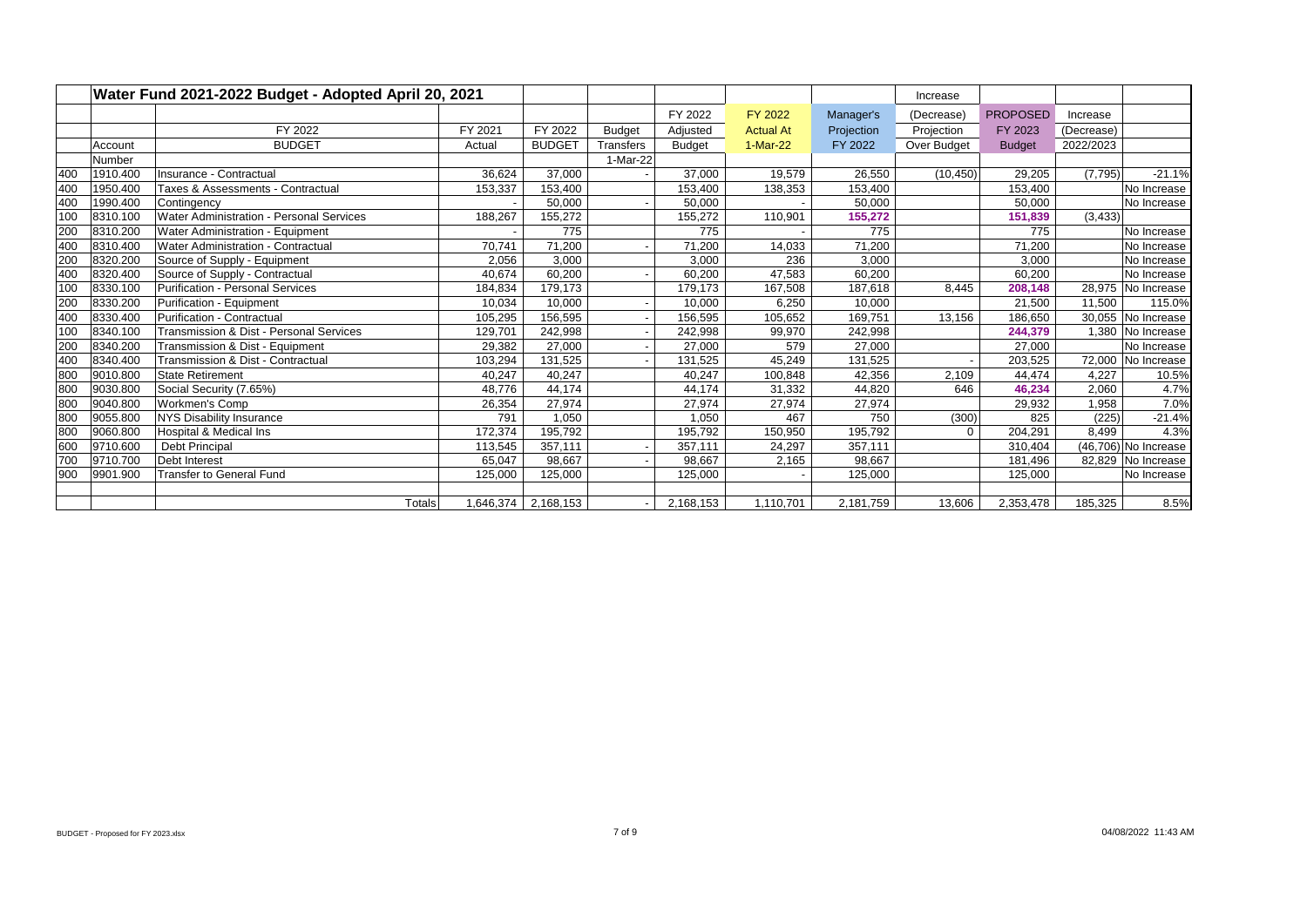|          | Sewer Fund 2022-2023 Budget - Adopted April XX, 2022 |           |               |               |               |                  |            | Increase    |                 |           |             |
|----------|------------------------------------------------------|-----------|---------------|---------------|---------------|------------------|------------|-------------|-----------------|-----------|-------------|
|          |                                                      |           |               |               | FY 2022       | FY 2022          | Manager's  | (Decrease)  | <b>PROPOSED</b> | Increase  |             |
|          |                                                      | FY 2021   | FY 2022       | <b>Budget</b> | Adjusted      | <b>Actual At</b> | Projection | Projection  | FY 2023         | Decrease  |             |
| Account  |                                                      | Actual    | <b>Budget</b> | Transfers     | <b>Budget</b> | 1-Mar-22         | FY 2022    | Over Budget | <b>Budget</b>   | 2022/2023 |             |
| Numer    |                                                      |           |               | 1-Mar-22      |               |                  |            |             |                 |           |             |
| 1910.400 | Insurance - Contractual                              | 28,486    | 30,000        |               | 30,000        | 15,707           | 21,300     | (8,700)     | 23,430          | (6,570)   | $-21.9%$    |
| 1920.400 | <b>Association Dues</b>                              |           | 200           |               | 200           |                  | 200        |             | 200             |           | No Increase |
| 1990.400 | Contingency                                          |           | 52,603        |               | 52,603        |                  | 52,603     |             | 52,603          |           | No Increase |
| 8110.100 | Sewer Admin - Personal Services                      | 186,875   | 155,272       |               | 155,272       | 123,246          | 155,272    |             | 151,839         | (3, 433)  | $-2.2%$     |
| 8110.200 | Sewer Admin - Equipment                              |           | 775           |               | 775           |                  | 775        |             | 775             |           | No Increase |
| 8110.400 | Sewer Admininstration - Contractual                  | 90,215    | 115,749       |               | 115,749       | 63,613           | 115,761    | 12          | 113,962         | (1,787)   | $-1.5%$     |
| 8120.100 | Sanitary Sewer - Personal Services                   | 148,854   | 242,898       |               | 242,898       | 130,713          | 245,865    | 2,967       | 243,779         | 880       | 0.4%        |
| 8120.200 | Sanitary Sewer - Equipment                           | 17,167    | 22,000        |               | 22,000        |                  | 22,000     |             | 22,000          |           | No Increase |
| 8120.400 | Sanitary Sewer - Contractual                         | 34,799    | 50,580        |               | 50,580        | 27,952           | 54,643     | 4.063       | 145,580         | 95,000    | 187.8%      |
| 8130.100 | Sewage Treat & Disp - Personal Services              | 342,413   | 268,890       |               | 268,890       | 210,281          | 277,213    | 8.323       | 274,105         | 5,214     | 1.9%        |
| 8130.200 | Sewage Treat & Disp - Equipment                      | 15,481    | 15,000        |               | 15,000        | 16,410           | 16,410     | 1,410       | 15,000          |           | No Increase |
| 8130.400 | Sewage Treat & Disp - Contractual                    | 373,899   | 308,200       |               | 308,200       | 206,116          | 308,200    |             | 351,200         | 43,000    | 14.0%       |
| 9010.800 | <b>State Retirement</b>                              | 31,623    | 31,663        |               | 31,663        | 100,848          | 33,280     | 1,617       | 34,944          | 3,281     | 10.4%       |
| 9030.800 | Social Security (7.65%)                              | 40,169    | 50,441        |               | 50,441        | 25,803           | 51,343     | 902         | 50,683          | 242       | 0.5%        |
| 9040.800 | <b>Workmen's Comp</b>                                | 26,354    | 27,974        |               | 27,974        | 27,974           | 27,974     | (0)         | 29,932          | 1,958     | 7.0%        |
| 9055.800 | <b>NYS Disability Insurance</b>                      | 791       | 1,000         |               | 1,000         | 467              | 1.000      |             | 1,000           |           | No Increase |
| 9060.800 | Hospital & Medical Ins                               | 146,031   | 161,347       |               | 161,347       | 123,092          | 161,347    |             | 168,351         | 7,004     | 4.3%        |
| 9710.600 | <b>Bond Principal</b>                                | 858,545   | 872,110       |               | 872,110       | 68,924           | 894.424    | 22,314      | 830,738         | (41, 372) | $-4.7%$     |
| 9710.700 | <b>Bond Interest</b>                                 | 369,049   | 358,000       |               | 358,000       | 159,897          | 363,912    | 5,912       | 344,809         | (13, 191) | $-3.7%$     |
| 9950.901 | <b>Transfer to Capital Reserves</b>                  | (20,000)  | 20,000        |               | 20,000        |                  | 20,000     |             | 20,000          |           | No Increase |
|          |                                                      |           |               |               |               |                  |            |             |                 |           |             |
|          | <b>Totals</b>                                        | 2,690,749 | 2,784,703     |               | 2,784,703     | 1,301,042        | 2,823,522  | 38,819      | 2,874,931       | 90,228    | 3.2%        |